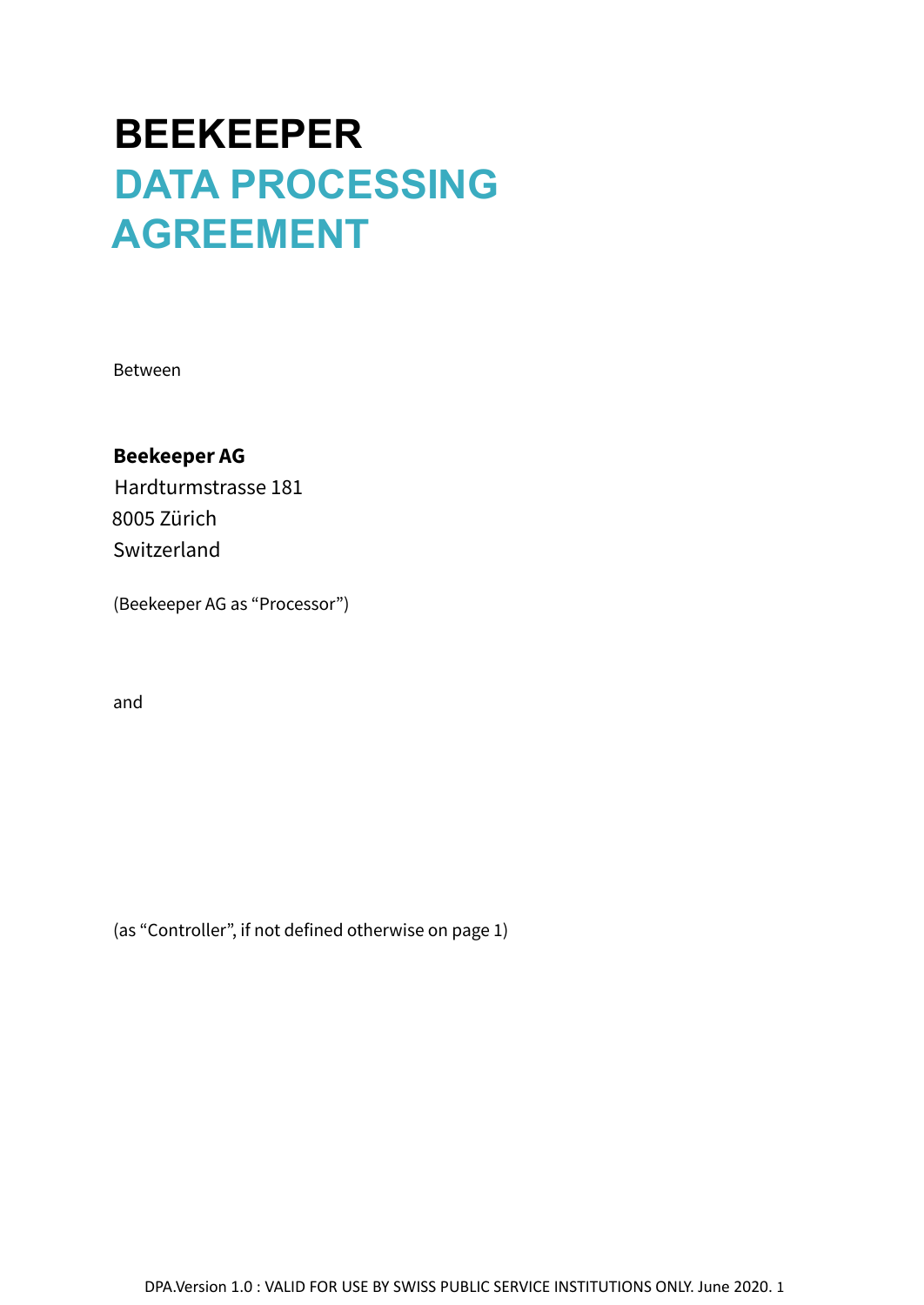This **Data Processing Agreement** (DPA) is for the parties to establish an agreement on the roles and responsibilities within the framework of the listed **Principles,** between the **Processor** (Beekeeper AG, Hönggerstrasse 65, 8037 Zurich, Switzerland) and the **Controller**:

#### **Whereas the intention of the Processor is to:**

- 1. Provide a DPA in compliance with Section 2 Art. 4, of the Swiss Federal Act on Data Protection (FADP:1992) and any applicable Swiss Cantonal directives or regulations on Data Protection and Privacy including any revisions then after;
- 2. In compliance to Section 2 Art. 7 of the Swiss Federal Act on Data Protection (FADP:1992) and any applicable Swiss Cantonal directives or regulations on Data Protection and Privacy including any revisions then after;
- 3. Process the personal and other data only further to documented instructions from the Controller, including restriction of access by other parties not a signatory to this DPA, or transfer of personal data to third countries or international organizations, unless provided otherwise by Swiss or agreed Cantonal law to which the Processor is subject;
- 4. Take all appropriate technical and organizational measures including breach management and notification;
- 5. Achieve transparency with the use of all sub-processors and third party companies towards the Controller,
- 6. Impose on its sub-processors the data protection obligations set out in the commercial agreement (or legal act) between the Controller and the Processor;
- 7. Taking into account the nature of the processing, assist the Controller by taking appropriate technical and organizational measures, insofar as possible, to ensure fulfilment of the Controller obligation to reply to requests by data subjects exercising their rights;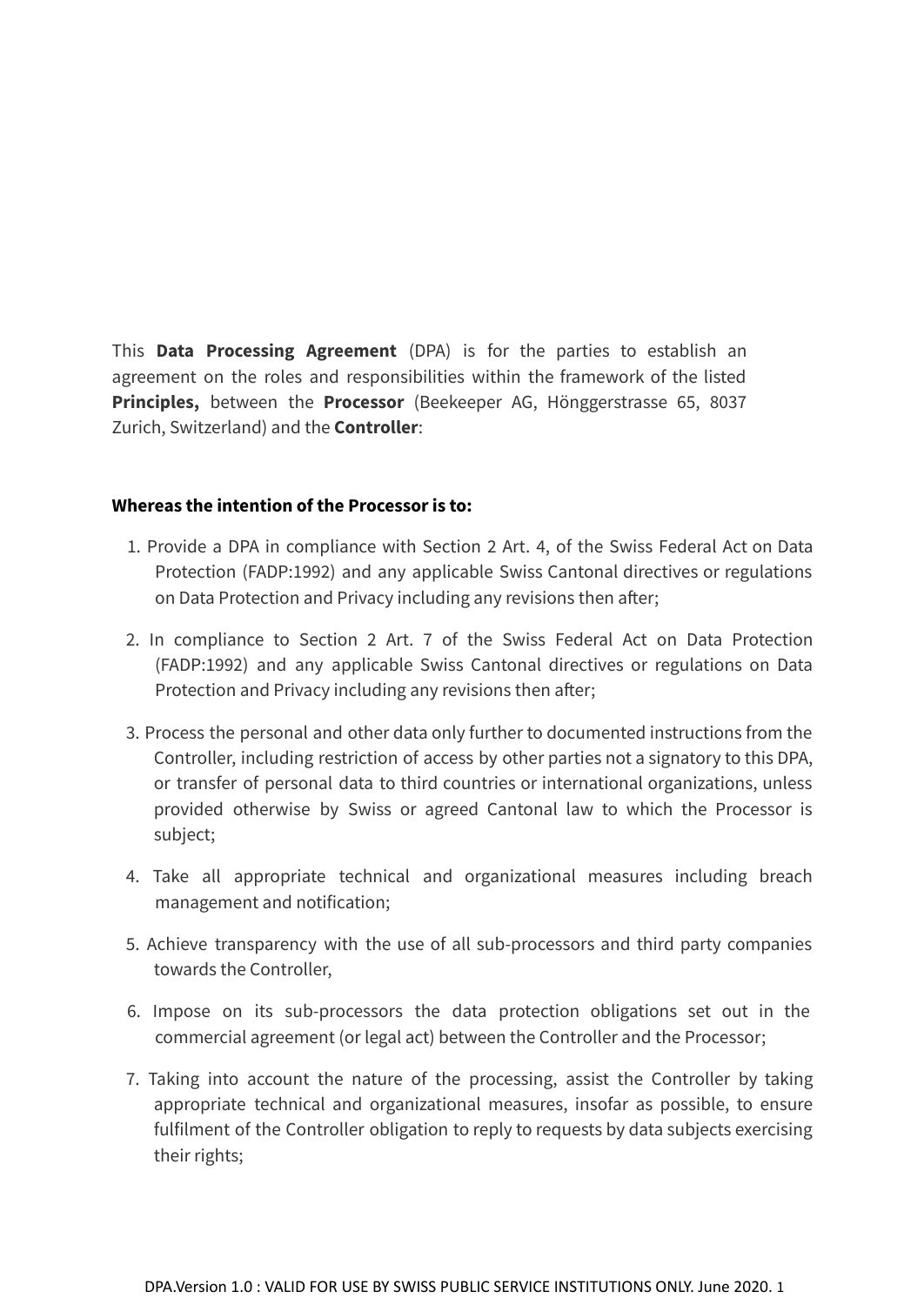- 8. Assist the Controller in ensuring compliance with its security and certain other obligations, taking into account the nature of the processing and the information available to the Processor;
- 9. At the Controller choosing, delete or return all personal and other data to the Controller upon completion of the processing services and return any existing copies of the data, unless Swiss or agreed Cantonal law requires that the personal data be stored for a longer duration;
- 10. Make available to the Controller all information necessary to demonstrate compliance with its obligations and allow and cooperate fully with audits, including inspections, conducted by the Controller or another person authorised to this end by the Controller.

#### **Preamble**

This DPA details the parties' obligations on the protection of personal data, associated with the processing of personal data on behalf of Company as a data controller, and described in detail in the Beekeeper SaaS Subscription Agreement as signed respectively between the two Parties (hereinafter, the "Agreement"). Its regulations shall apply to any and all activities associated with the Agreement, in whose scope Processor's employees or agents process Company's personal data (hereinafter, "Data") on behalf of Company as a controller (hereinafter, "Contract Processing").

#### **§ 1 Duration and specification of contract processing of Data**

The scope and duration and the detailed stipulations on the type and purpose of Contract Processing shall be governed by the Agreement. Specifically, Contract Processing shall include, but not be limited to, the Data as declared in **Annex 1** of this DPA.

#### **§ 2 Scope of application and responsibilities**

- 1. The Processor shall act exclusively on documented instructions or service agreements from the Company. The Processor shall ensure that the Company Data entrusted is not used for other purposes or processed in any other way or form than as stated in the Company instructions, including transfer of Company Data to a third country or an international organisation.
- 2. Processor shall process Data on behalf of Company. Such Contract Processing shall include all activities detailed in the Agreement and its statement of work. Company shall be solely responsible for compliance with the applicable statutory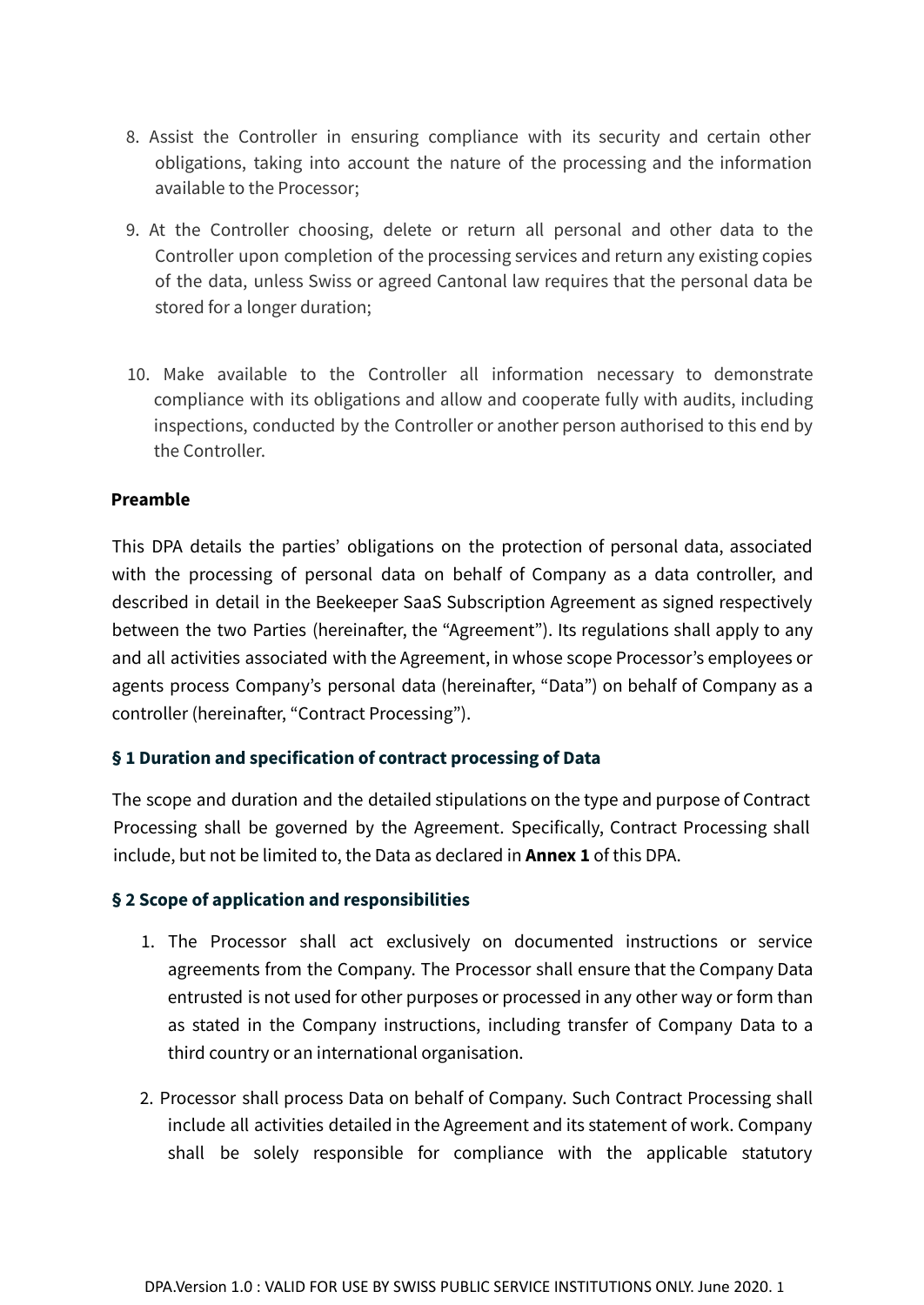requirements on data protection, including, but not limited to, the lawfulness of disclosing Data to Processor and the lawfulness of having Data processed on behalf of Company. Company shall be the »controller«.

- 3. The Processor shall process the Company Data in accordance with the law in force at any time. If the Processor deems an instruction to be in breach of such legislation, the Processor shall promptly inform the Company accordingly. However, this shall not apply if the law in question prohibits such notification for reasons of substantial public interest.
- 4. The Processor may not process the Company Data (including Personal Data) for any purpose other than instructed, unless the Processor is obliged to do so under the Swiss FADP, or agreed Cantonal data processing law as applicable. If so, the Processor shall notify the Company of such legal obligation **before** commencing the processing.

#### **§ 3 Processor's obligations**

- 1. For the performance of the obligations in relation to this Data Processing Agreement, the Processor shall only appoint such employees who were informed about all relevant data privacy obligations and instructed to comply with data secrecy pursuant to the Swiss Data Protection Act prior to performing their duties. The employees shall be sufficiently trained in order to be able to comply with their data protection and commercial contractual obligations. The Processor shall ensure an adequate level of training by implementing suitable controls. The Processor shall use additional means such as background checks of respective employees, where deem as an appropriate mitigating measure to any operational risk imposed on the Company.
- 2. Except where expressly permitted by the agreement, Processor shall process data subjects' Data only within the scope of the statement of work and the instructions issued by Company within the Agreement or this DPA. Where Processor believes that an instruction would be in breach of applicable law, Procesor shall notify Company of such belief without undue delay. Processor shall be entitled to suspending performance on such instruction until Company confirms or modifies such instruction.
- 3. Processor shall, within Processor's scope of responsibility, organise Processor's internal organisation so it satisfies the specific requirements of data protection.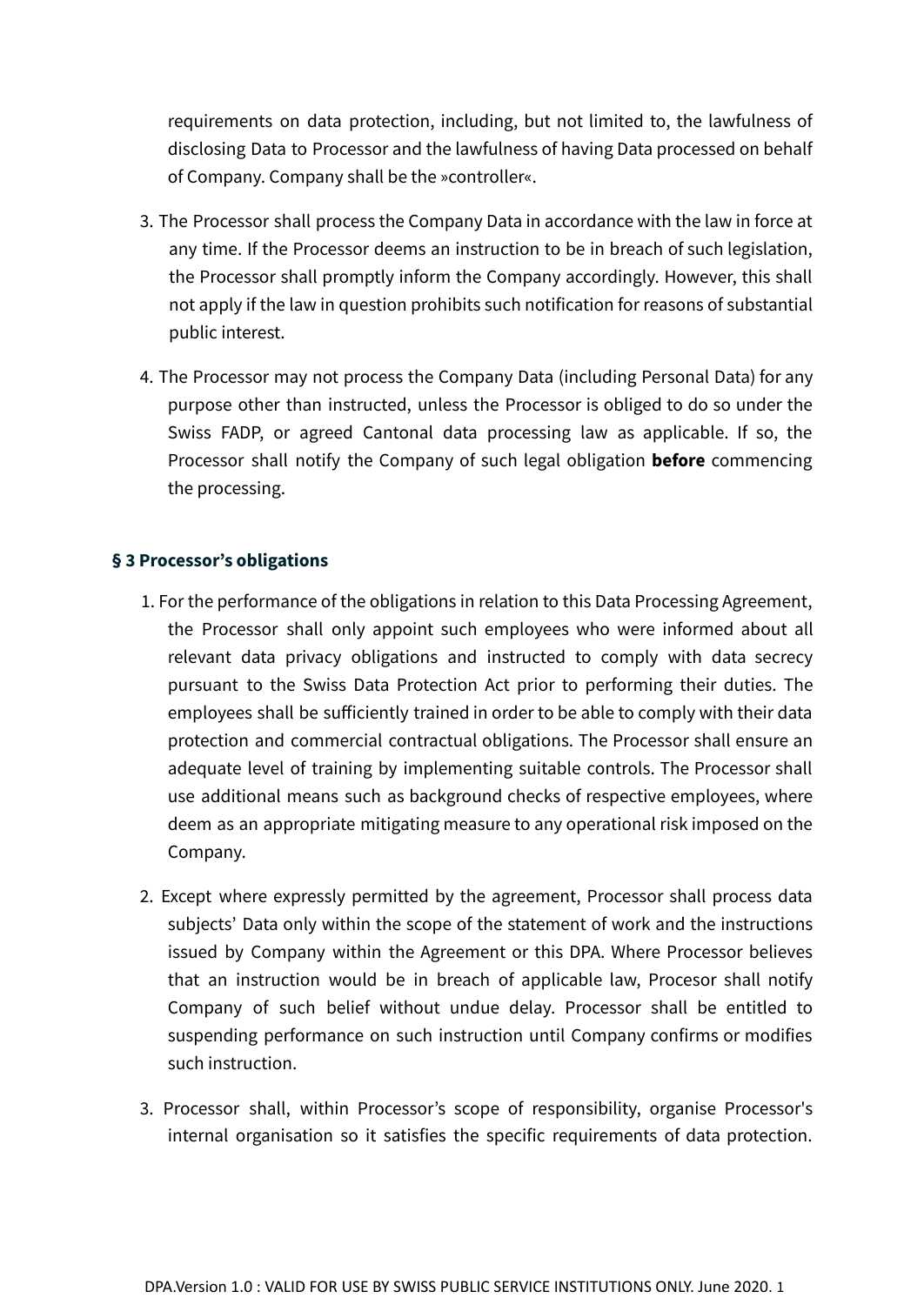Processor shall implement technical and organisational measures to ensure the adequate protection of Company's Data, which measures shall fulfil the requirements of the Swiss FADP and specifically its Section 2 Art. 7. Processor shall implement technical and organisational measures and safeguards that ensure ongoing confidentiality, integrity, availability and resilience of processing systems and services.

- 4. Processor reserves the right to modify the measures and safeguards implemented, provided, however, that the level of security shall not be less protective than initially agreed upon.
- 5. Processor shall support Company, insofar as is agreed upon by the parties, and where possible for Processor, in fulfilling data subjects' requests and claims.
- 6. Processor warrants that all employees involved in Contract Processing of Company's Data and other such persons as may be involved in Contract Processing within Processor's scope of responsibility shall be prohibited from processing Data outside the scope of the instructions. Furthermore, Processor warrants that any person entitled to process Data on behalf of Controller has undertaken a commitment to secrecy or is subject to an appropriate statutory obligation to secrecy. All such secrecy obligations shall survive the termination or expiration of such Contract Processing.
- 7. Processor shall notify Company, without undue delay, if Processor becomes aware of breaches of the protection of personal data within Processor's scope of responsibility.
- 8. Processor shall implement the measures necessary for securing Data and for mitigating potential negative consequences for the data subject; the Processor shall coordinate such efforts with Company without undue delay.
- 9. Processor shall notify the Company point of contact (Annex 1) for any issues related to data protection arising out of or in connection with the Agreement.
- 10. Processor warrants that Processor fulfills its obligations to implement a process for regularly testing, assessing and evaluating the effectiveness of technical and organisational measures for ensuring the security of the processing.
- 11. Processor shall correct or erase Data if so instructed by Company and where covered by the scope of the instructions permissible. Where an erasure, consistent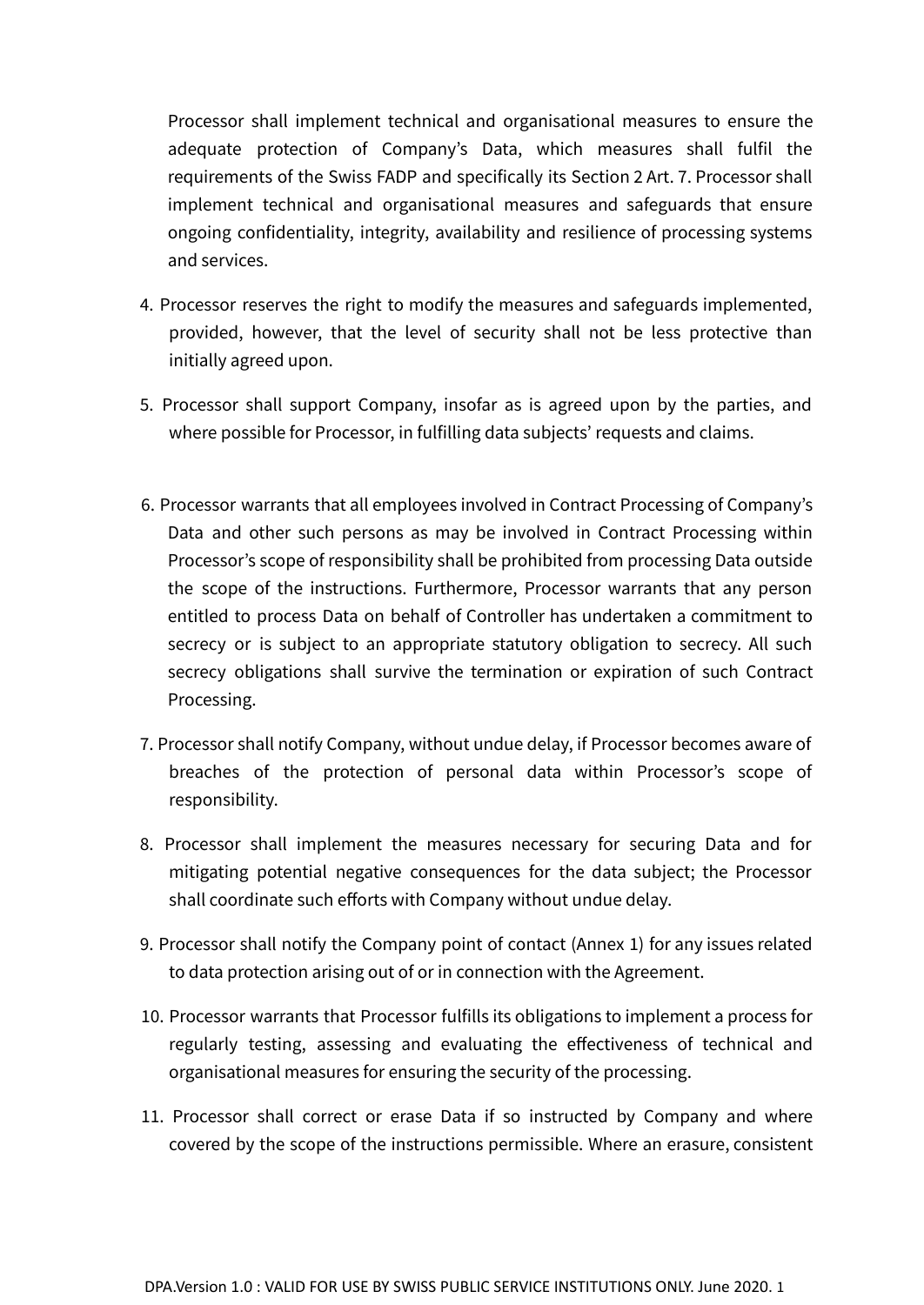with data protection requirements, or a corresponding restriction of processing is impossible, Processor shall, based on Company's instructions, and unless agreed upon differently in the Agreement, destroy, in compliance with data protection requirements, all carrier media and other material.

- 12. Processor shall, unless requested otherwise in writing at the time of termination by Company, upon termination of Contract act in accordance to the Term and Termination Clause of the Agreement.
- 13. Company shall bear any extra cost caused by deviating requirements in returning or deleting data.
- 14. The Processor shall maintain a record of all categories of processing activities carried out on behalf of the Controller. The record shall include the following:
	- The name and contact information of the specific Processor, any sub-processor of the Commercial Contract (Beekeeper Software as a Service Subscription Agreement), the Company, the Data Protection Officer and, where relevant, the representative of the Processor.
	- The categories of processing carried out by the Processor or any sub-processor on behalf of the Company.
	- General description of the technical and organizational security measures undertaken by the Processor to safeguard the Company Data.

15. The list shall be in writing, including in electronic format. At the request of the Company, the Processor shall at any time make the list available to the Company.

- 16. When the processing of Company Data at the Processor takes place in home offices, in whole or in part, the Processor shall lay down guidelines for the personnel's processing of Company Data in home offices. The guidelines shall be submitted to the Company upon request.
- 17. The Processor shall participate in discussions, if any, with the Company and/or the Data Protection Agency and in good faith consider any recommendations and/or improvement notices, etc., from the Company and/or Data Protection Agency regarding the processing of Company Data.

18. The Processor shall promptly inform the Company if the Data Protection Agency contacts the Processor regarding the support or services covered by the DPA.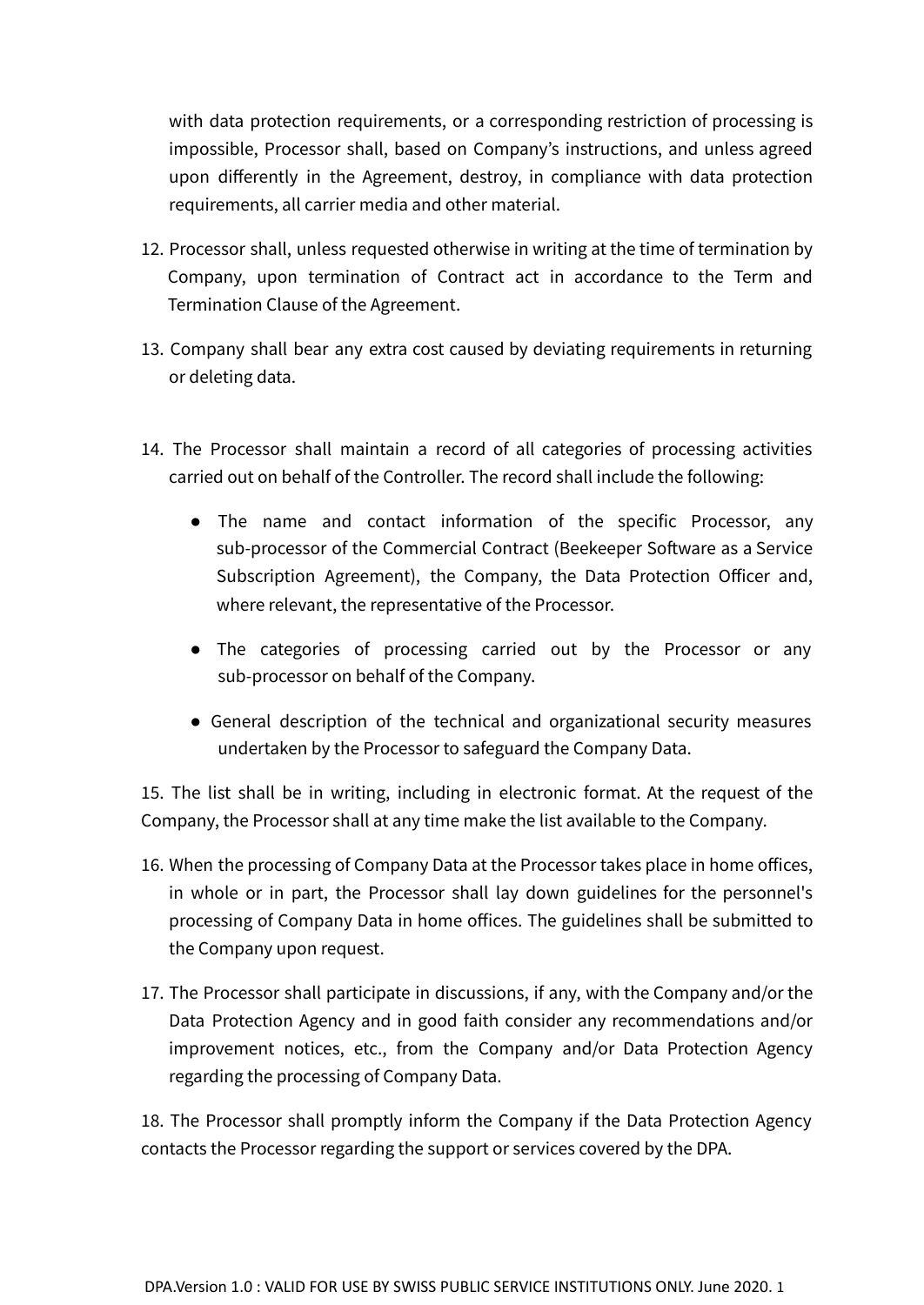#### 19. The Processor furthermore undertakes to promptly notify the Company of:

- Any request by a public authority for transfer of Company Data covered by the Commercial Contract, unless the notification of the Company is explicitly prohibited by law, e.g. pursuant to rules designed to ensure the non-disclosure of investigations performed by a law-enforcement authority.
- Any request for access received directly from the data subject or from another party.

#### **§ 4 Company's obligations**

1. Company shall notify Processor, without undue delay, and comprehensively, of any defect or irregularity with regard to provisions on data protection detected by Company in the results of Processor's work.

2. Company shall notify to Processor the point of contact for any issues related to data protection arising out of or in connection with the Agreement in Annex 1 of this DPA.

3. In regards to compliance with the protective measures and safeguards outlined in **Annex 2** of this DPA, Processor agrees to maintain an Information Security Management System in accordance to ISO 27001:2013 Control Objectives and its verified effectiveness, parties refer to the existing certification issued and available to Company upon request as proof of the appropriate guarantees. Company is familiar with the technical and organisational measures of an ISMS as outlined by the Processor, and it shall be Company's responsibility that such measures ensure a level of security appropriate to the risk.

#### **§ 5 Enquiries by data subjects**

- 1. Where a data subject asserts claims for rectification, erasure or access against Processor, and where Processor is able to correlate the data subject to Company, based on the information provided by the data subject, Processor shall refer such data subject to Company.
- 2. Processor shall forward the data subject's claim to Company without undue delay.
	- 3. Processor shall support Company, where possible, and based upon Company's instruction insofar as agreed upon.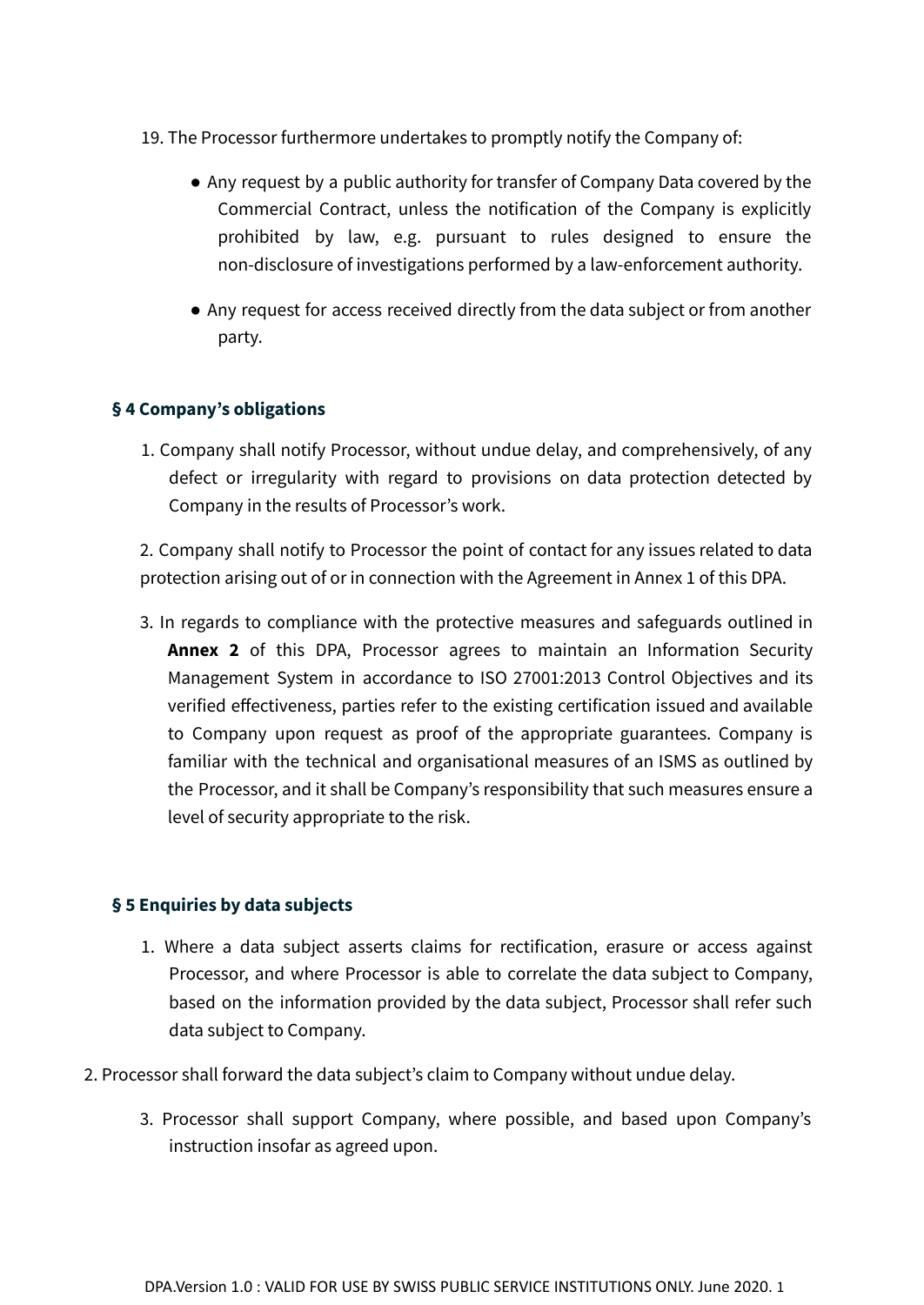4. Processor shall not be liable in cases where Company fails to respond to the data subject's request in total, correctly, or in a timely manner.

#### **§ 6 Documentation**

- 1. Processor shall document and prove to Company, Processor's compliance with the obligations agreed upon in this exhibit by appropriate measures.
- 2. Where specific types of documentation and proof can be identified, with regard to compliance with the obligations agreed upon, Processors may make available to Company the following information:
	- Conducting an own self-audit or self-assessment
	- Internal compliance regulations including external proof of compliance with these regulations
	- Certifications on data protection and/or information security (e.g. ISO

27001) ● Annual Penetration Test report performed by an external company

● Any technical and/or organizational information deemed as necessary by the Company, **excluding** any information that may potentially, however remote, impact the security and/or confidentiality of another Customer or Supplier of Processor.

#### **§ 7 Right to Audit and Inspection**

- 1. The Company has the right to monitor the technical and organizational measures taken by the Processor at any time.
- 2. Where, in individual cases, audits and inspections to monitor the technical and organizational measures by Company or an auditor appointed by Company are necessary, such audits and inspections will require written confirmation from Processor, be conducted during regular business hours, and without interfering with Processor's operations, upon prior notice, and observing an appropriate notice period.
- 3. Processor may also require the execution of a confidentiality undertaking protecting the data of other customers and the confidentiality of the technical and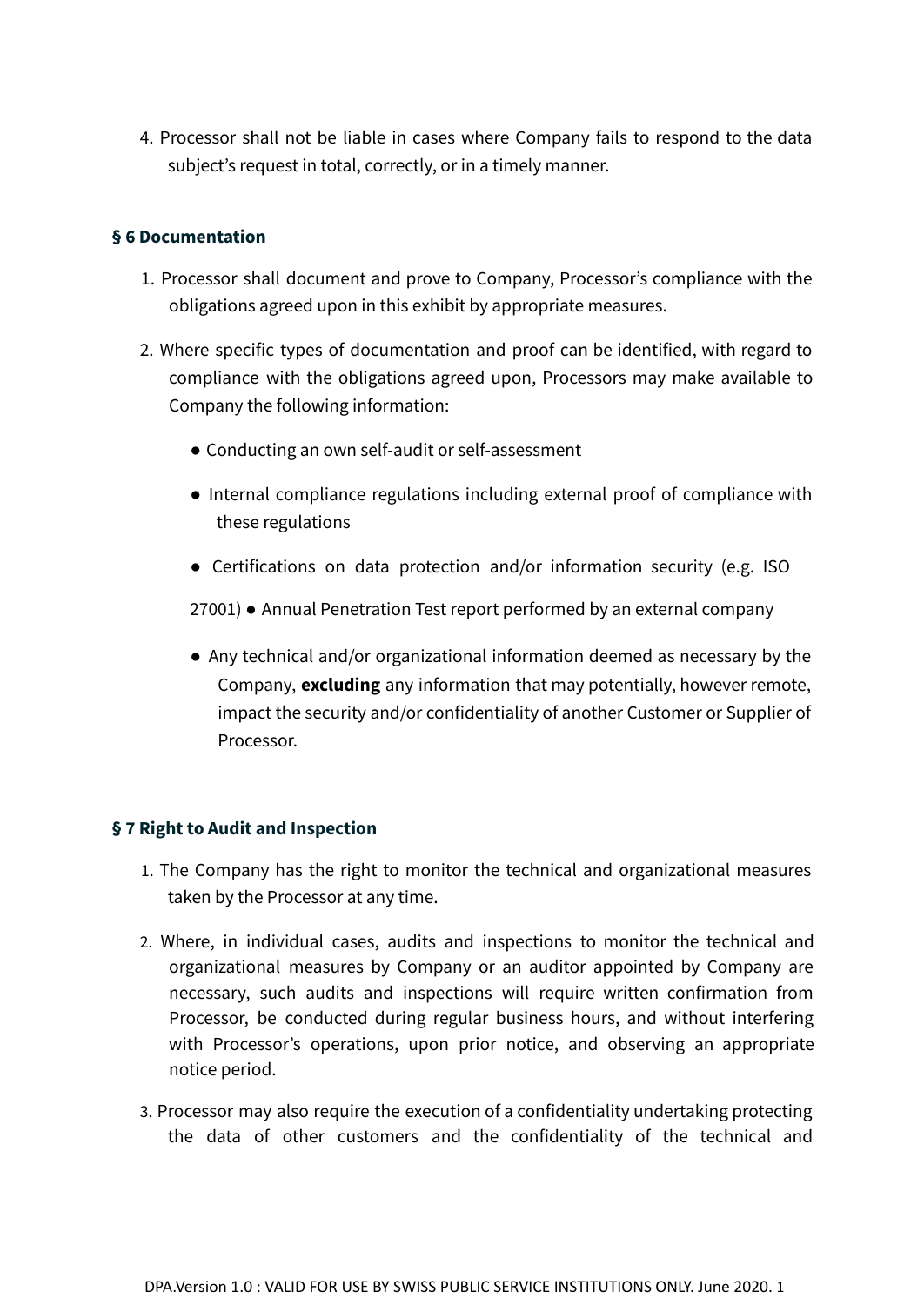organisational measures and safeguards implemented.

- 4. Processor shall be entitled to rejecting auditors which are competitors of Processor.
- 5. Processor shall be entitled to request a remuneration for Processor's support in conducting inspections.
- 6. Processor's time and effort for such inspections shall be limited to one visit per calendar year, maximum of three days, unless agreed upon otherwise.
- 7. Company is fully responsible for any external incurred costs by Processor for such an audit or inspection.
- 8. Physical Access to Data Center locations of the Processor, is excluded from any such audit or inspection.
- 9. Where a data protection supervisory authority or another supervisory authority with statutory competence for Company conducts an inspection, para. 1-6 above shall apply mutatis mutandis. The execution of a confidentiality undertaking shall not be required if such supervisory authority is subject to professional or statutory confidentiality obligations whose breach is sanctionable under the applicable criminal code.

#### **§ 8 Subprocessors (further processors on behalf of Company)**

- 1. Processor shall use subprocessors as further processors on behalf of Company.
- 2. Subprocesses are only those as declared in this DPA **Annex 1** or where approved in advance by Company.
- 3. A subprocessor relationship shall be subject to such consent of Processor commissioning subprocessors with the performance agreed upon in the Agreement, in whole or in part.
- 4. Processor shall conclude, with such subprocessors, the contractual instruments necessary to ensure an appropriate level of data protection and information security and in line with the applicable data protection regulations.
- 5. Processor will conduct the Software as a Service (SaaS) performance listed in the Agreement, using third party service providers as listed in the **Beekeeper 3rd Party Use Statement** Declaration Form**.**
- 6. The term **'third party' means** a natural or legal person, public authority, agency or body other than the data subject, controller, processor and persons who, under the direct authority of the controller or processor, are authorised to process personal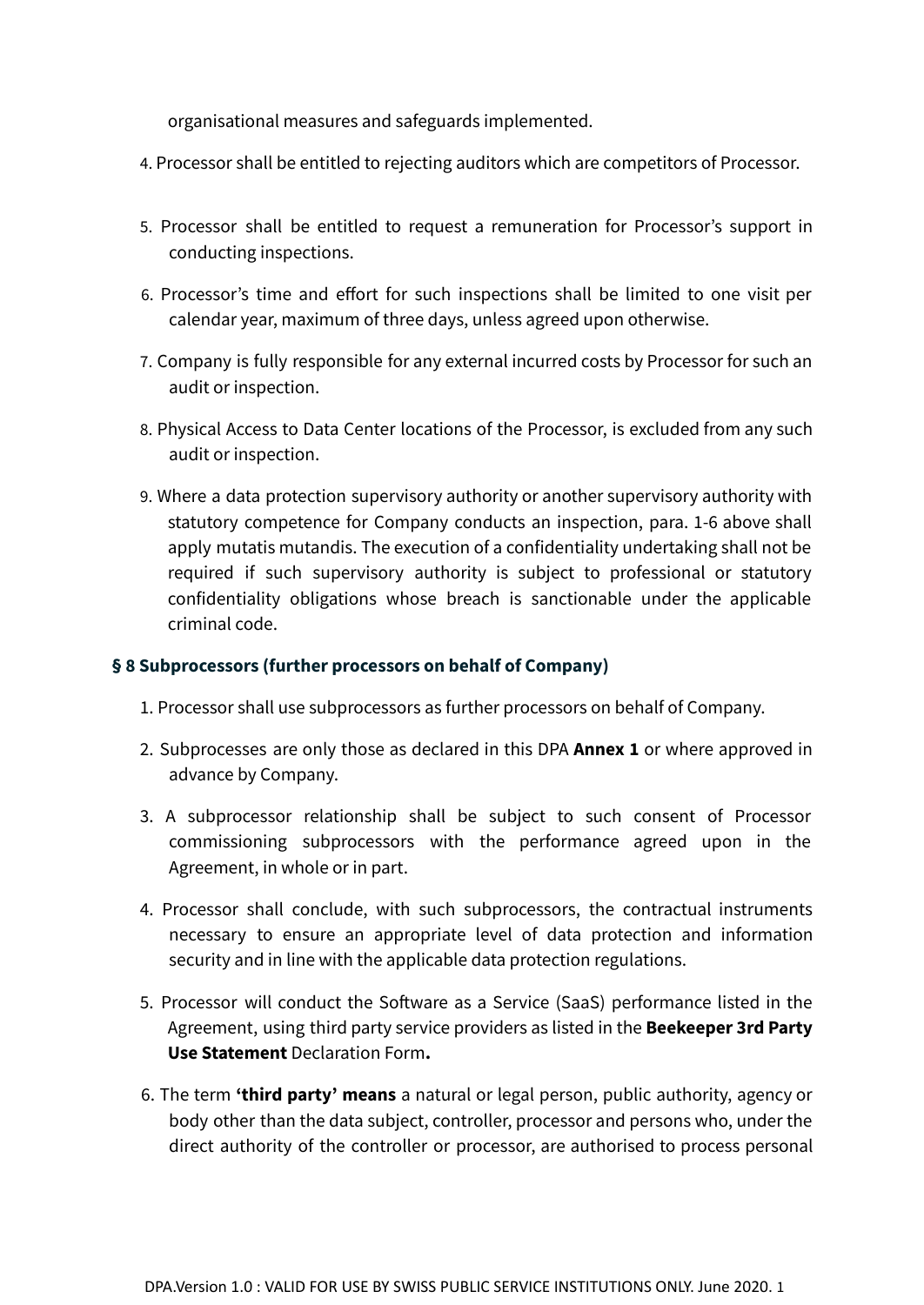data.

- 7. Save for the Infrastructure as a Service (IaaS) providers used for Data Center services and any other subprocessors declared in Annex 1 of this DPA, any new or change of third party service provider listed in the Beekeeper 3rd Party Use Statement Declaration Form **is not** considered as a change to or a new subprocessor, and use
- DPA.Version 1.0 : VALID FOR USE BY SWISS PUBLIC SERVICE INSTITUTIONS ONLY. June 2020. 9 thereof not subject to Company consent, agreement or notification for any reason whatsoever.
- 8. Processor is responsible to ensure any use of third party service providers is done legally and in the definition of the applicable requirements and framework of the agreed upon data protection legislation.
- 9. Processor shall obtain Company's consent prior to the use of new or replacement of existing subprocessors .
- 10. Company shall be entitled to contradict any change in a written notification by Processor for materially important reasons related to statutory data protection regulations or due to Company risk as a result of competitive disadvantage.
- 11. Processor must notify Company six (6) months prior to commencement of use of new or replacement subprocessor. Notification must be in writing.
- 12. Where Company fails to contradict such change within such period of time, Company shall be deemed to have consented to such change.
- 13. Where a materially important reason for such contradiction exists, and failing an amicable resolution of this matter by the parties, both Company and Processor shall be entitled to terminate the Agreement and this DPA, to become effective for the commencement date of the use of the new or replacement subprocessor.
- 14. Where Processor commissions subprocessors, Processor shall be responsible for ensuring that Processor's obligations on data protection resulting from the Agreement and this DPA are valid and binding upon subprocessor.
- 15. Any costs of the establishment of an agreement with a subprocessor or a third party, including costs in connection with the drawing up of subprocessing agreements, shall be borne by the Processor and shall be of no concern to the Company.
- 16. The fact that the Company has consented to the Processor entering into an agreement with another subprocessor shall be of no consequence to the Processor's obligation to comply with this Data Processing Agreement.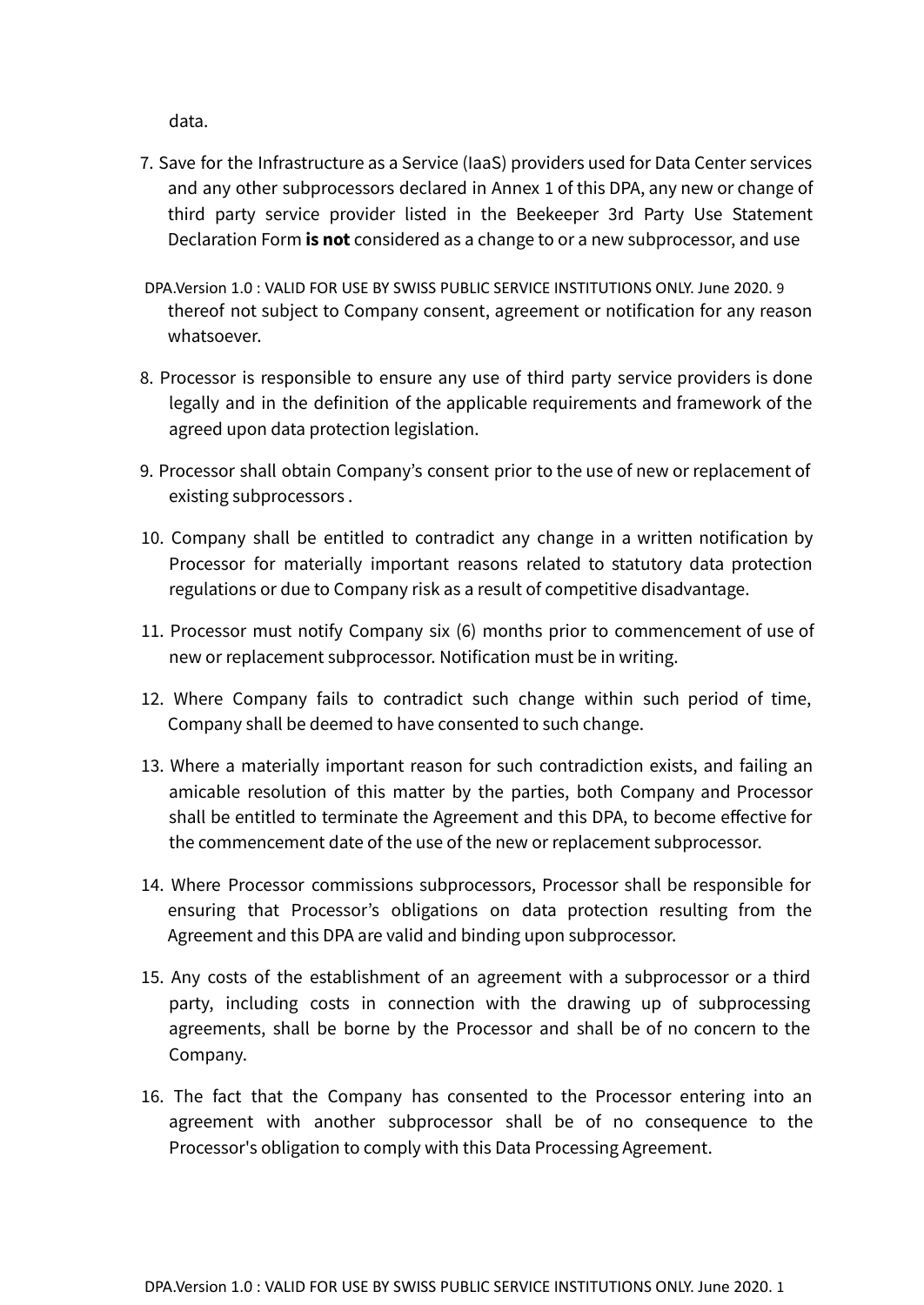#### **§ 9 Company Data Breach Management and Notification**

- 1. A "personal data breach" means a breach of security leading to the accidental or unlawful destruction, loss, alteration, unauthorised disclosure of, or access to, personal data transmitted, stored or otherwise processed.
- 2. The Processor shall inform the Company immediately and in writing of any personal data breach on Processing of Personal OR Company Data as stated in this Data Processing Agreement.
- 3. The Processor shall be obliged to provide the Company with any and all information necessary for the compliance with the Company obligations pursuant to the Swiss Data Protection Act on Processing of Personal Data or the Personal Data Protection regulation of any other applicable Canton.
- 4. The Processor shall then without undue delay, but not later than 72 hours after the personal data breach, report to the Company.
- 5. Processor shall notify the Company of the background of the security breach and the extent thereof as well as information about initiatives to safeguard against future security breach.

#### **For Clarity & Transparency:**

For the purpose of removing any assumptions, a reportable successful breach is one that is defined as "When the personal data breach is likely to result in a high risk to the rights and freedoms of natural persons".

● In case of a successful breach where the Personal OR Company Data is impacted, the Processor will inform the Company immediately and no later than 72 hours.

#### **§10 Technical and organizational measures**

1. To ensure the protection of the Company Data and in order to comply with Personal Data laws and regulations, the Processor shall take the technical and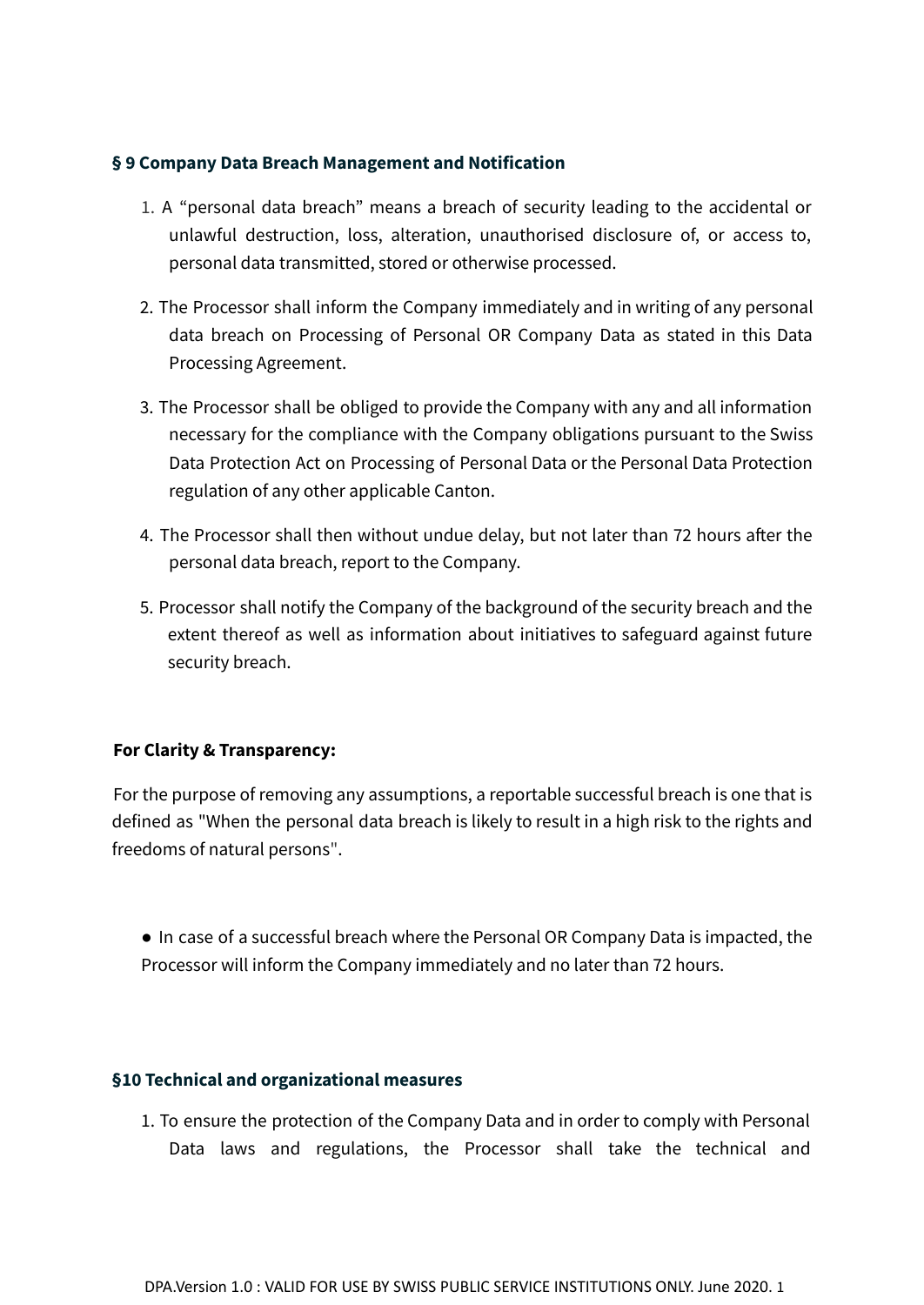organizational measures necessary.

- 2. The Processor must implement and thus safeguard the Company Data with the necessary technical and organizational measures (inter alia with regard to storage, computing, networking access, transfer, input, order and availability control). Protective measures include using state-of-the-art software, computers and encryption methods as well as the use of adequate access controls for authentication and authorization (eg. two factor authentication and four eye control for authorization processes), password procedures, logging and documentation of processes and the implementation of a data security concept in accordance to measures outlined in the Processor's Security White Paper.
- 3. The measures taken shall be adequate for the protection of the specific Company Data, and protect against accidental or unlawful destruction, loss or alteration and against unauthorized disclosure, abuse or other processing in breach of the law in force at any time, including but not limited to the Swiss Data Protection Act on Processing of Personal Data or any agreed upon Cantonal requirements. This shall also apply if the processing of Company Data takes place, in whole or in part, in home offices.
- 4. If the Processor is established in another CH Canton, the Processor shall comply with both the security requirements laid down in applicable law in the place of operations for the Company and the security requirements laid down in the Canton or Jurisdiction of the Processor. On transferring the Company Data, electronically transmitted Company Data or Company Data made available for download shall be secured against unauthorized access.

#### **§11 Transfer of Company Data**

The Processor may not transfer or authorize the transfer of Company Data to countries outside the agreed and communicated jurisdiction(s) in the Agreement and this DPA with the Company.

#### **§12 Duty of confidentiality**

1. The Processor and the Processor's personnel shall observe unconditional confidentiality as regards the processing of Company Data, and the Processor and the Processor's personnel are thus only entitled to process Company Data in the performance of the Commercial Contract, including this DPA.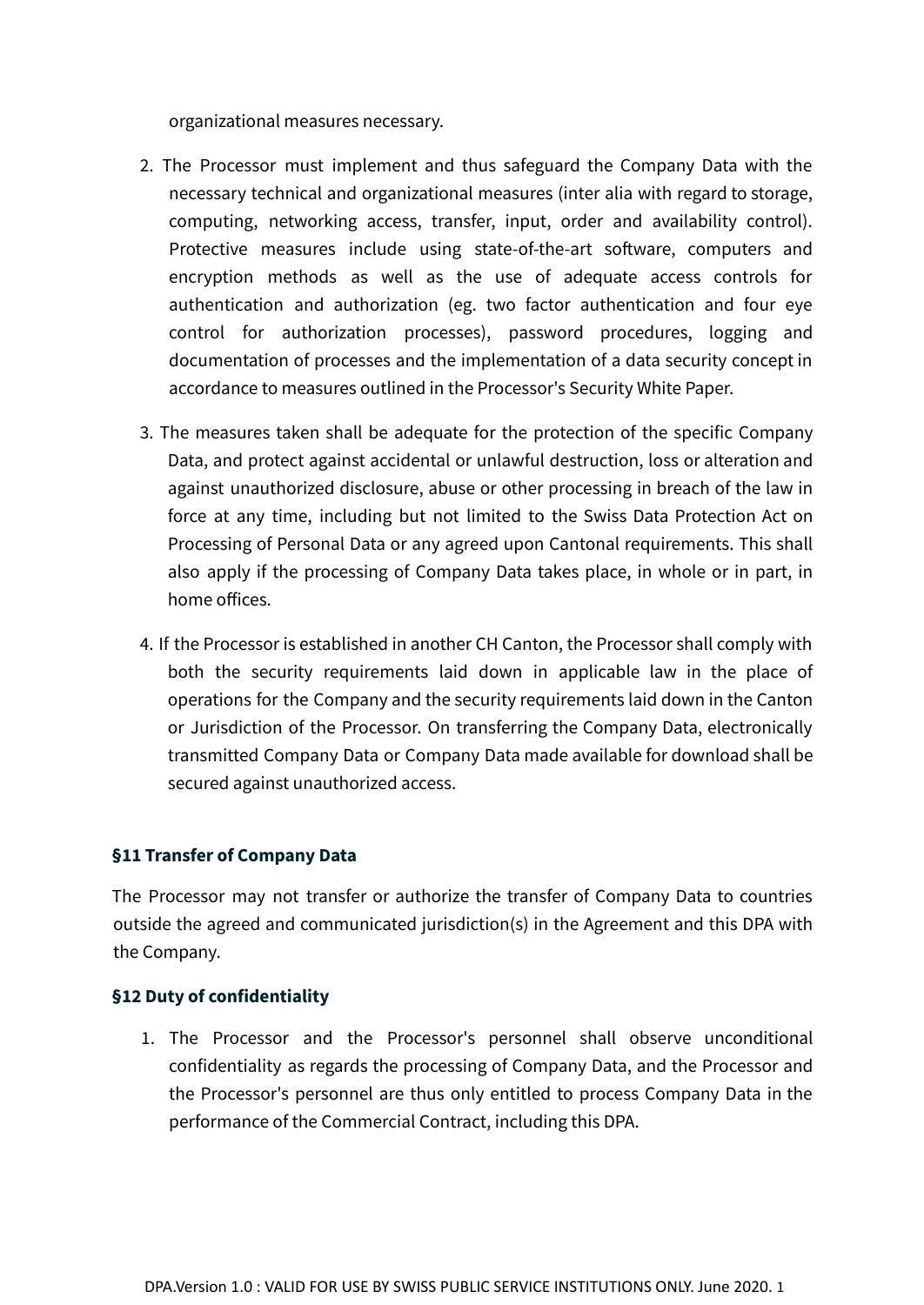2. The Processor warrants that the Processor's personnel and any other subprocessor and the personnel of such other data processor who are authorized to process Company Data under this Data Processing Agreement will be subject to the duty of confidentiality as regards to Company Data which may come to their knowledge in connection with the performance of the Contract.

#### **§13 Return and deletion of the Company Data upon cancellation and termination**

Subject to the **Term and Termination** Clause of the Agreement, or upon written instruction by the Company and pursuant to the relevant provisions of statutory law and regulations, the Processor shall facilitate the correction, deletion and blocking of Company Data processed on behalf of the Company until these Company Data are ultimately deleted in accordance to the Agreement.

#### **§14 Duration**

- 1. The Data Processing Agreement shall enter into force upon signature thereof and shall remain in force for as long as the Processor processes on behalf of the Company, or until the Agreement expires/terminates, whichever is later.
- 2. Upon expiration or termination of the Data Processing Agreement, regardless of the legal reasons for the termination, the Processor shall provide the necessary services to the Company in accordance with para. 3 of the DPA.

#### **§15 Obligations to inform, mandatory written form, choice of law**

- 1. Where the Data becomes subject to search and seizure, an attachment order, confiscation during bankruptcy or insolvency proceedings, or similar events or measures by outside parties while in Processor's control, Processor shall notify Company of such action without undue delay. Processor shall, without undue delay, notify all pertinent parties in such action, that any data affected thereby is in Company's sole property and area of responsibility, that data is at Company's sole disposition, and that Company is the responsible body.
- 2. No modification of this annex and/or any of its components including, but not limited to, Processor's representations and warranties, if any – shall be valid and binding unless made in writing, and furthermore only if such modification expressly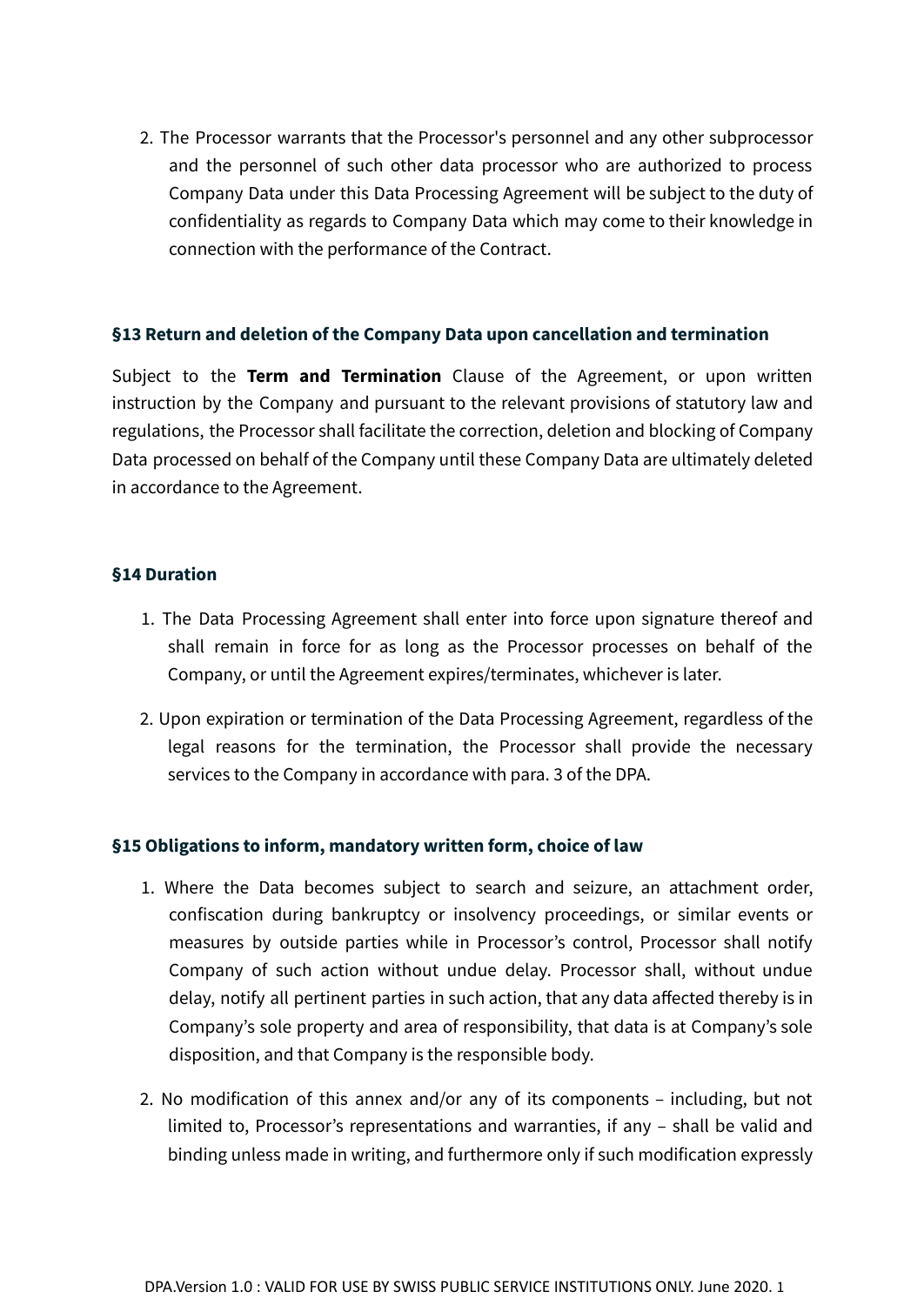states that such modification applies to the regulations of this DPA. The foregoing shall also apply to any waiver or modification of this mandatory written form.

- 3. In case of any conflict, the data protection regulations of this DPA shall take precedence over the regulations of the Agreement. Where individual regulations of this DPA are invalid or unenforceable, the validity and enforceability of the other regulations of this DPA shall not be affected.
- 4. The Applicable Law and Jurisdiction for this DPA is the same as the Agreement.

#### **§16 Liability and damages**

Liabilities and damages for this DPA is in the first instance what may be defined and as that set by a court of law and in the absence or agreement to exclude the first instance will be in accordance to the liability and damages set in the Agreement.

#### **§17 Precedence**

In the event of any discrepancy between the terms of this Data Processing Agreement and any other agreement between the Parties, whether in writing or oral, including the Commercial Contract, the requirements set forth in the Swiss Data Protection Act for Company Data processed in Switzerland as enforced at the time for all other jurisdictions shall determine the requirements for precedence.

#### **§18 Counterparts and Electronic Signatures**

The Data Processing Agreement shall be signed in two original copies, of which the Parties shall each receive one. This DPA may be executed in counterparts, each of which shall be deemed an original, but all of which together shall constitute one and the same instrument. Photographic, electronic PDF, and facsimile copies of such signed counterparts may be used in lieu of the originals for any purpose. The authorized signatures below may be electronic signatures in conformity with local legal practice.

# **ANNEX 1**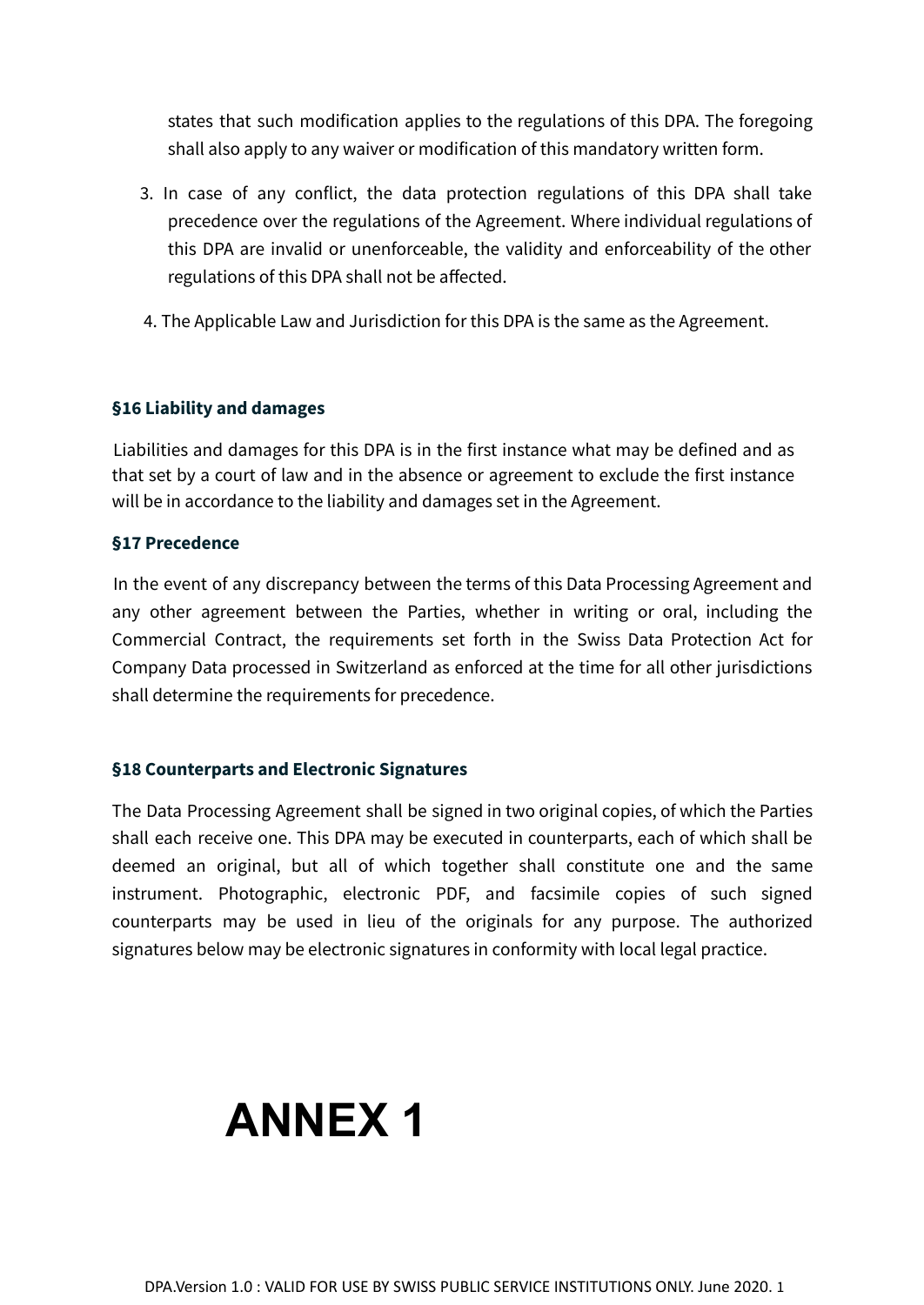# **Description of the Transfer and Processing**

1. Catalogue [and classification of sensitivity] of Personal Data to be transferred and processed:

2. Purpose(s) of the transfer and processing:

3. Categories of Persons Affected:

#### **4. Persons who may access or receive the Personal Data:**

Note: Subcontractors OR Subprocessors are not equal or the same as third party companies, as described in the Beekeeper "3rd Party Use Statement Declaration Form." This DPA is applicable to Subcontractors and Subprocessors only.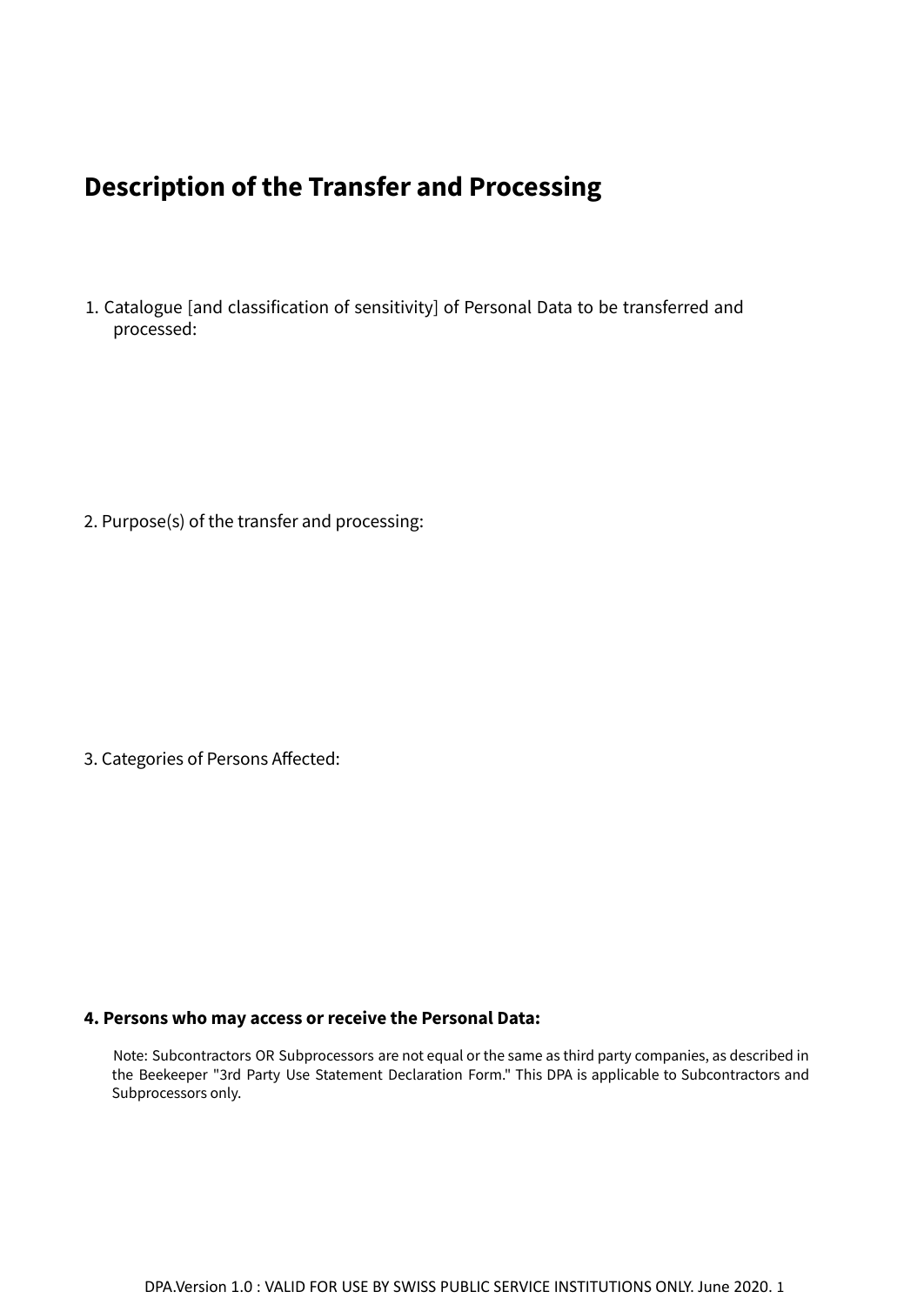| Subcontractor/Subproces<br>sor (name, legal status,<br>place of business) | <b>Processing Jurisdiction</b> | Type of service (laaS) Infrastructure<br>as a Service = Data Center Services =<br><b>BCP/DR Solutions for Database and</b><br><b>Cryptographic services</b> |
|---------------------------------------------------------------------------|--------------------------------|-------------------------------------------------------------------------------------------------------------------------------------------------------------|
|                                                                           |                                |                                                                                                                                                             |

### **5. Additional useful information (Any agreed definitions may be stated here):**

### **6. Contact Information for Data Protection Inquiries (Data Protection Officer):**

| <b>BEEKEEPER</b><br><b>Data Protection Officer</b> | Dr. Amir Ameri | <b>Contact Number</b><br>amir@beekeeper.io<br>dpo@beekeeper.io |
|----------------------------------------------------|----------------|----------------------------------------------------------------|
|                                                    |                |                                                                |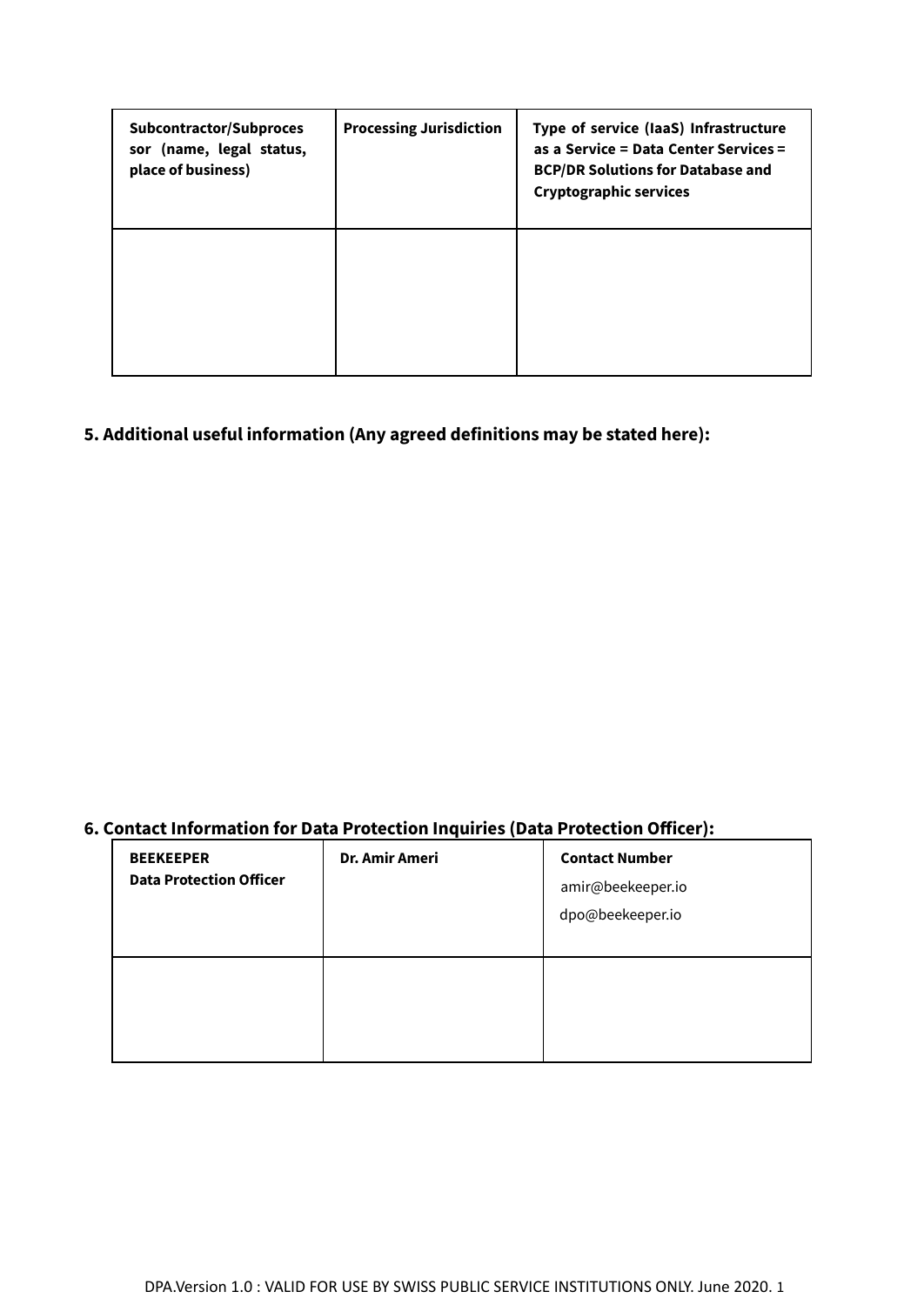

#### **Technical and Organizational Measures implemented by the Processor**

#### **Documentation of the technical and organizational measures to be implemented by the processor for the proper fulfilment of the service provided .**

Note: The processor is allowed to update the technical and organizational measures to the state of the art, without reducing the data protection level.

#### Description of the measures to ensure a level of security appropriate to the risk, including inter alia as **appropriate:**

(1) Measures for pseudonymisation and encryption of personal data

With the current service and product offerings, as we do not process any data outside of the product platform limited to data storage, we do not utilize pseudonymisation measures. We do encrypt data, including Personal Data where available, as defined in our Security White Page. In short encryption is utilized for storage of data on the mobile devices. Our DB hosted in our VPC in all our Data Centers are encrypted. In practice, only encrypted links are used as Transfer channels. Please refer to our Security White Paper.

(2) Measures to ensure the ongoing confidentiality, integrity, availability and resilience of processing systems and services:

We have implemented a number of measures to safeguard the confidentiality, integrity, availability and resilience of the service offering, as listed below:

- 1. An Information Security Management System (ISMS) Certified in accordance to ISO 27001:2013 Control Objectives.
- 2. Embedded Governance structure for Operational Risk Management. This includes a comprehensive Operational Risk Management process, including BERI (Beekeeper Risk Inventory).
- 3. Use of two factor authentication for all employees.
- 4. Secure workplace solution accordingly with notebooks that are encrypted and anti virus protected.
- 5. Implementation of a VPC (Virtual Private Cloud) with limitation to 1 jurisdiction of choice by the Data Controller. All Data Center partners hold ISO 27001 Certification among other requirements.
- 6. Protection of the VPC environment with a segregated security architecture including border firewalls controlled fully by Beekeeper employees. (Security White Paper)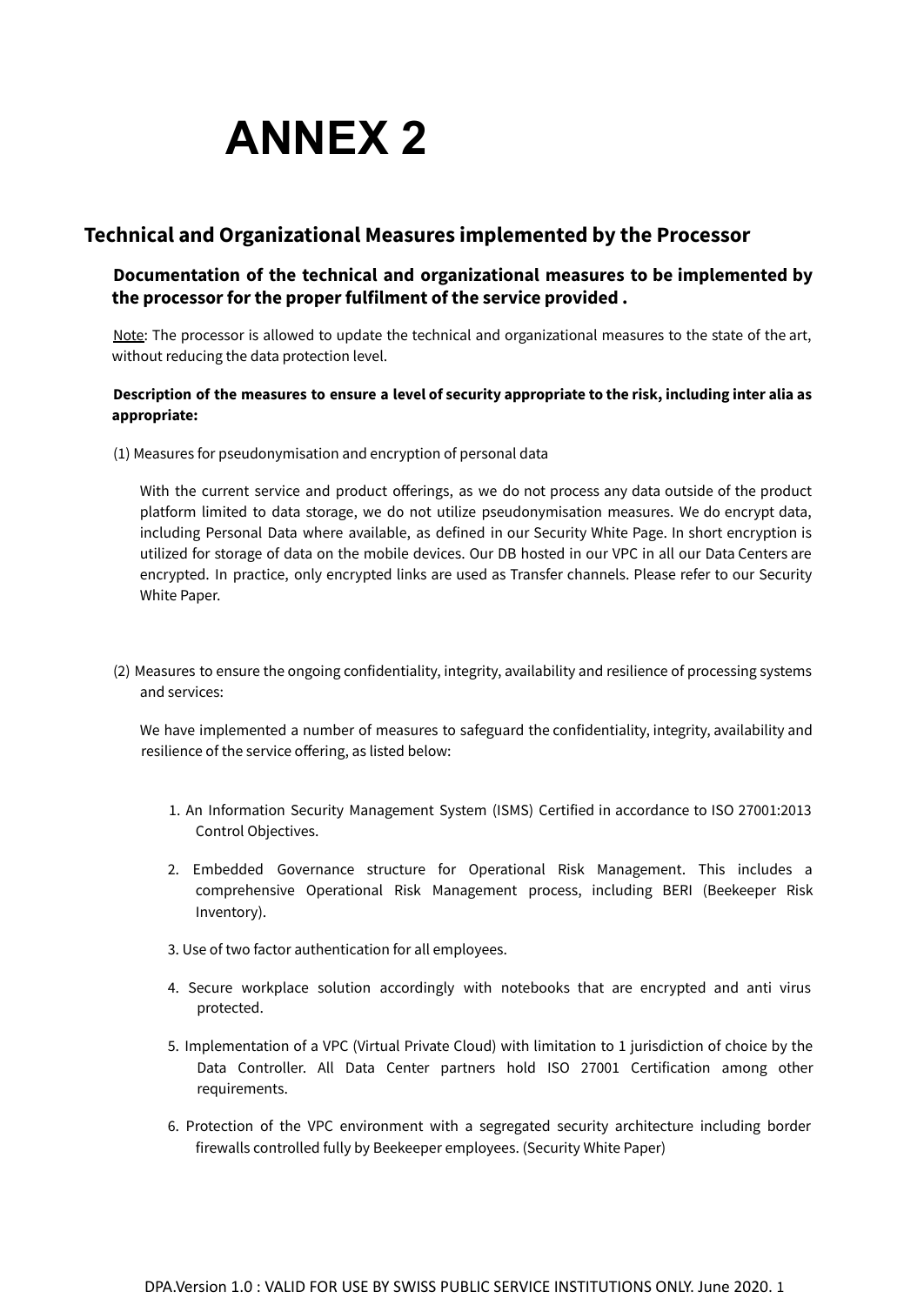- 7. Limited access to production tenant for authorized Beekeeper employees based on the
	- DPA.Version 1.0 : VALID FOR USE BY SWISS PUBLIC SERVICE INSTITUTIONS ONLY. June 2020. 20 Beekeeper Information Security Policy for Customers.
		- 8. No permanent access to production environment, other than individuals defined in 6 above. 9.

Governance of authorization for access based on "Need to Do---Need to Access" Principle. 10.

Control Process for access to production tenant by defined Customer Support Manager.

- 11. Control Process for access to production for engineering support based on a limited time (1 hour) issued certificate from a VPN with alerting for issuance of the certificate.
- 12. Separation of access for Production, Staging and Development environment.
- 13. Provisioning of Dashboard functionalities for complete onsite user management by the Data Controller.
- 14. Provisioning of direct interface to SSO or AD or SFTP solutions for management of authorized users for access. (if deployed by Controller)
- 15. Use of the push principle when utilizing any 3rd party service (they cannot initiate data pull).
- 16. Defined 3rd Party Assessment Policy (attached)
- 17. Defined and controlled Change Management Process based on Submitter / Reviewer / Approver & Implementer. High level of automated in a Microservices environment.
- 18. Encrypted communication based on TLS 1.2 with daily certificate verification
- 19. Adequate Logging of access to Beekeeper Production environment
- 20. Defined controlling measures by Risk and Compliance
- 21. Continuous training and awareness seminars for all Beekeeper employees, part time/full time/contractors:
	- a. Mandatory sessions per year
	- b. Engineering specific sessions under Secure Coding monthly
	- c. Special Information Security session offered monthly for new joiners
- 22. Use of High Resilience offered Backup and Data Recovery solution
- 23. Online monitoring of service availability and subscription is available to the Controller (status.beekeeper.io)
- 24. Contractually binding service availability commitment for 99.9%
- (3) Measures to restore the availability and access to personal data in a timely manner in the event of a physical or technical incident.